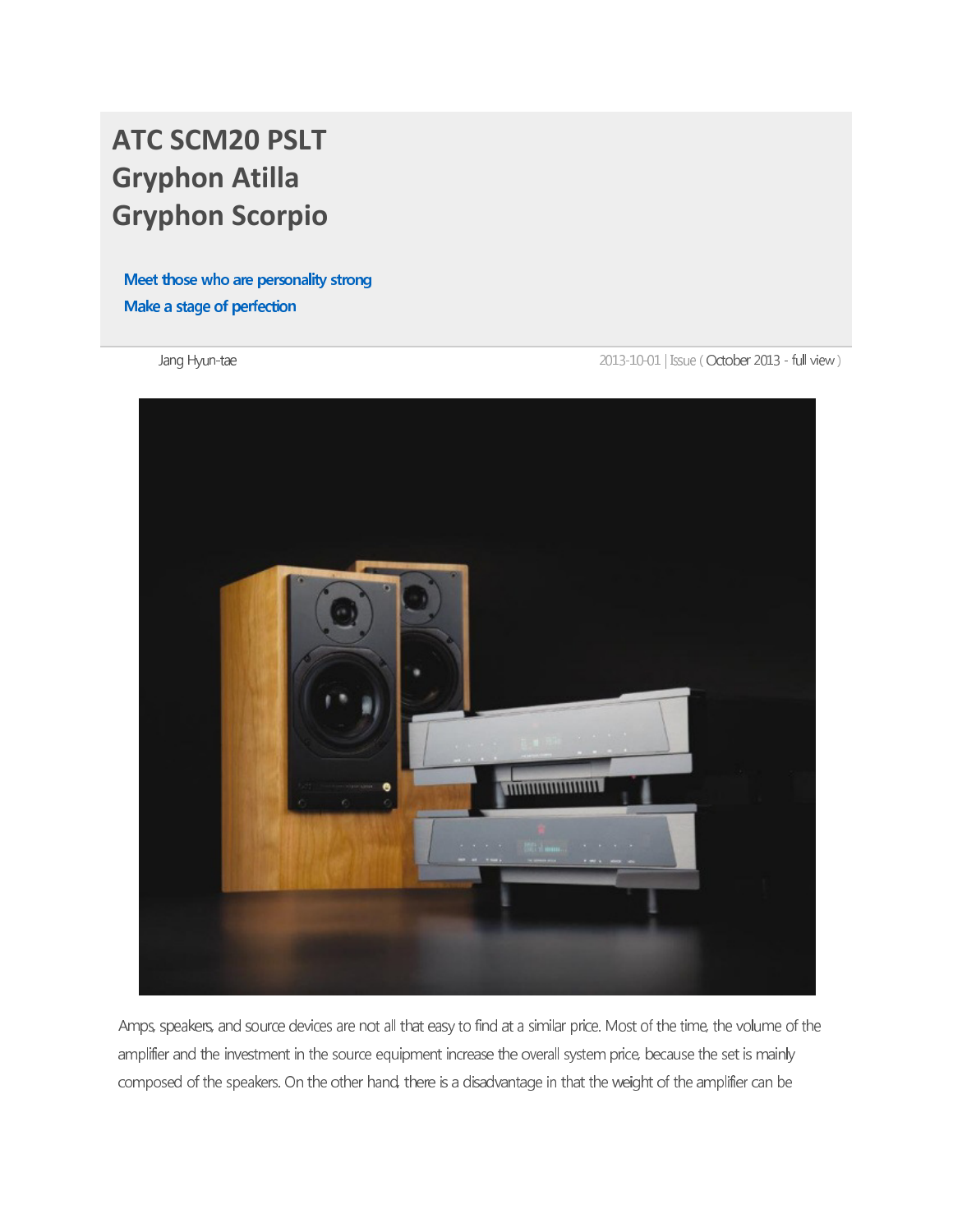narrowed. What is the best combination to solve this? Of course, if you choose the low 10 million won per device, you will surely choose proven products with fame and performance.

First of all, ATC 's SCM20 PSLT is recommended for speakers. This product is a tortoise version of ATC's representative book-shelf speaker SCM20. There is not a lot of speakers to be able to digest the large scale by new article of 10 million won. In the end, I will be forced to focus on myunggi and legend products in the past.In this respect, British speaker brands are often referred to, as are ATC speakers. As a reference, ATC SCM20 is always selected as a standard speaker of the bookshelf speaker. It is recognized as one of the most outstanding standard speaker which is recommended without any hesitation.

The ATC SCM20 PSLT is full of masculine images based on a traditional enclosed, rugged enclosure, and has a bargain base that can not be easily tamed by ordinary amplifiers. Basically a two-way system. The most noticeable thing is the 6-inch type super linear magnet driver, which is a key component of ATC and a source of strong bass. As the weight of this unit is more than half of the speaker weight, it plays a central role in reproducing deep bass and dynamic midrange. The tweeter uses a 25mm neodymium magnet soft dome to induce a high-quality, high-definition deployment, creating a clear yet untampled tone. There is a sound that does not lose the coolness that is thoroughly monitored and tuned, and there is no prejudice to a specific genre, but there is a long term which expresses the sound of the sound source without coloring.



Next, the amplifier is Gryphon's representative high-end integrated amplifier, Attila. Attila can be seen as an integrated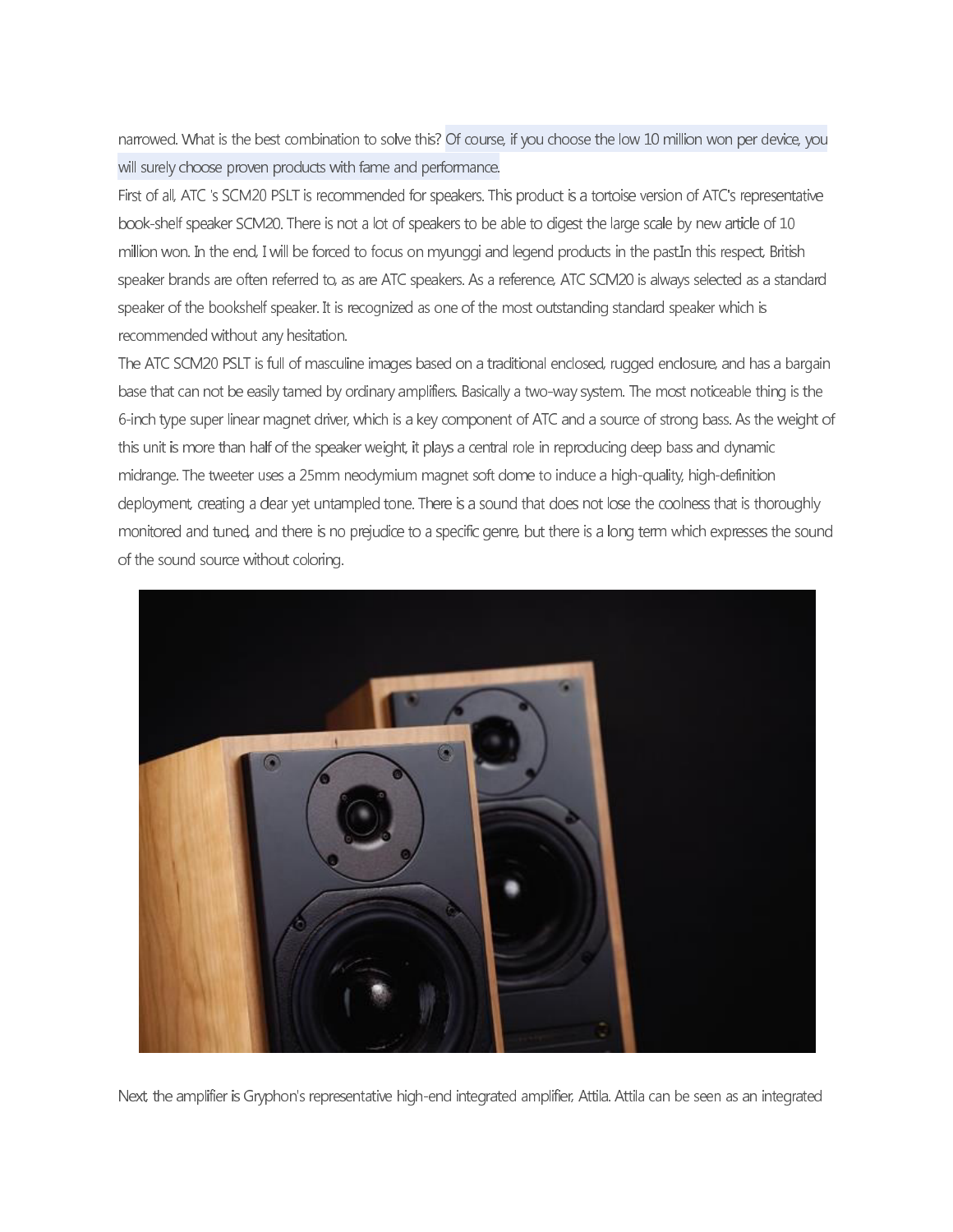amplifier that only compresses the merits while maintaining the advanced Diablo style. That's why performance, design and functionality all resemble Diablo. The output and the size are just diet. The push-pull drive system adopts the output of 100W (8Ω) and 200W (4Ω) per channel, and the frequency characteristic maintains the broadband reproduction characteristic of 0.1Hz-350kHz. Circuit configuration basically does not use feedback, but adopts dual mono configuration method, maximizes separation between channels, completely eliminates the mutual modulation noise between circuits, and helps efficient reproduction and sound reproduction with efficient driving. The preamplifier's 50-step sophisticated electronic attenuator volume used in the company's preamplifiers ensures excellent balance without any deviation.

The sound was so calm and natural that I could find it all over the place. The lightness of my body made it sound better than the power through the output. It's a rather mature tendency to feel calm and calm while maintaining the griffon style. Attila is definitely an integral amplifier that represents Gryphon with Diablo.

A CD player can be recommended for matching Scorpio with Attila and set. It differs from the sound of the existing Gryphon CD player. It excludes the gryphon style personality which is characteristic of advanced players, and emphasizes stable and careful reproduction ability. Only balanced output is provided around the dual differential type circuit, and input of additional function or digital source is excluded. Supports upsampling through a DAC with 192kHz sample rate and provides balanced output through a thorough dual differential circuit configuration. All the controls and displays on the front panel are the same touch as Attila, and it's easy to imagine that you're considering set-up with an Atila integrated amplifier at a glance.